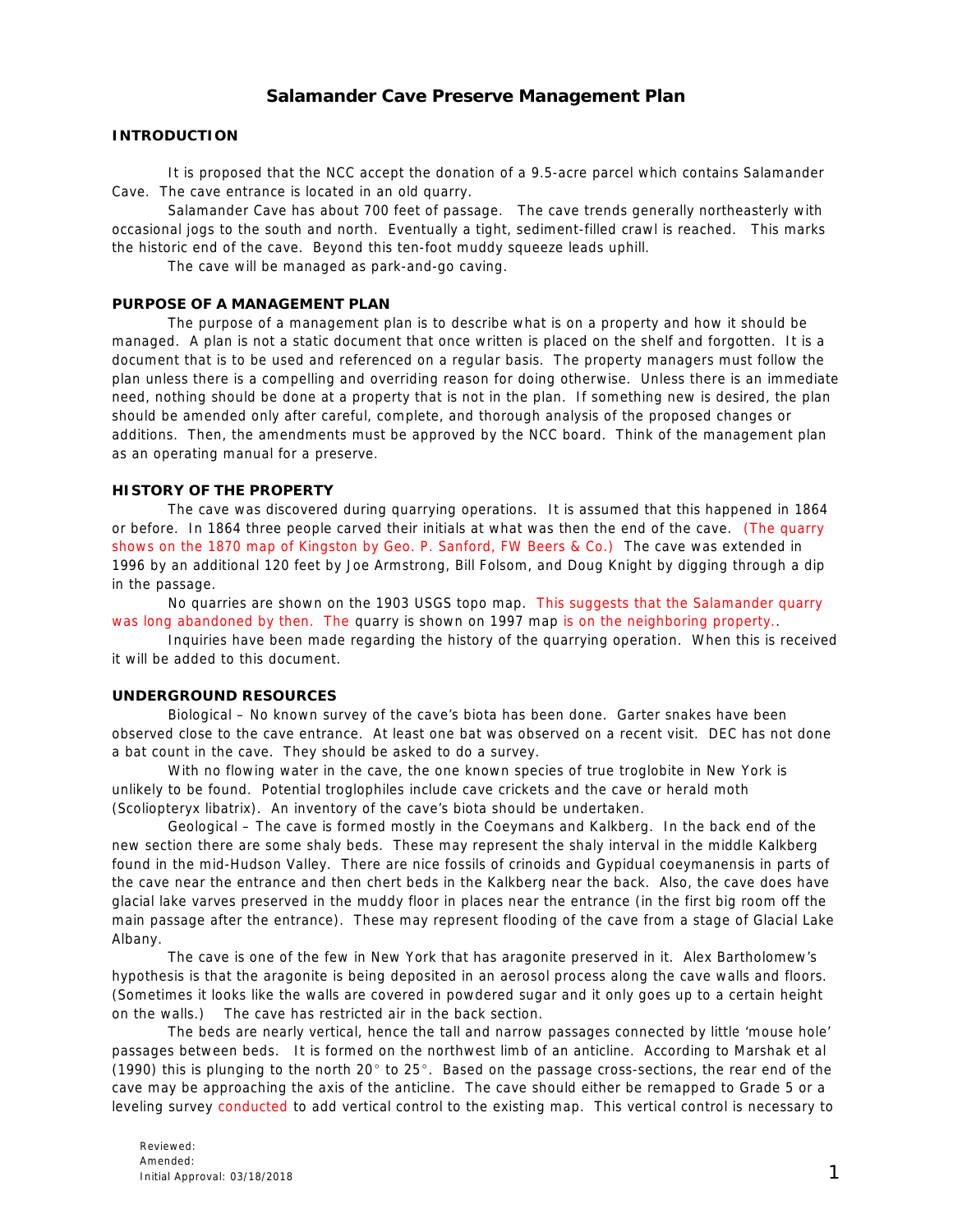understand the cave's speleogenesis.

*Hydrological* – There is no permanent water in Salamander Cave. It is about 140 feet above the hydrologic base level. In the tallest room there is sometimes a trickle of water that comes in and just beyond that there may be a pool of water a few inches deep the floor. It does dries up.

*Paleontological* – No unique resources are known to exist.

*Archeological* – No unique resources are known to exist.

*Historical* – No unique resources are known to exist.

#### **SURFACE RESOURCES**

*Biological* – The proposed preserve is a mixed hardwood forest. Sugar Maple (*Acer saccharum*) and Norway Maple (*A. platanoides*) are probably the most common species. The latter is considered invasive in New York. Mixed in there is oak (*Quercus* sp.), Black Cherry (*Prunus serotina*), Tree of Heaven (*Ailanthus* sp.), Black Locust (*Robinia pseudoacacia*), and Sycamore (*Platanus occidentalis*). On rocky outcrops there is Red Cedar (*Juniperus virginiana*) growing.

Wild grape is found in places on the preserve.

In addition to the Norway maple the Ailanthus and the Black locust, as well as oriental bittersweet (*Celastrus orbiculatus*), Japanese barberry (*Berberis thunbergii*), Honeysuckle (*Lonicera* sp.), multiflora rose (*Rosa multiflora*), and some Buckthorn (*Rhamus cathartica*) are all invasive. An Invasive Species Management Plan shall be prepared as an appendix to this document and implemented to start ridding or managing the proposed preserve of these invasive species.

Animals noted or likely to be found on the preserves include, but are not limited to: White-tailed deer (*Odocoileus virginianus*), Garter snake (*Thamnophis sirtalis*), Eastern red-backed salamander (*Plethodon cinerus*), and Red spotted newt (*Notophthalmus viridescens*). A more thorough survey during spring and summer should be undertaken.

Ravens (*Corvus* sp.) have been observed and may nesting on the walls of the old quarry.

*Geological* – The Coeymans and Kalkberg limestones crop out in the old quarry. The Manlius limestone is visible lower down near Abeel Street.

*Hydrological* – There are no surface streams or springs on the property.

*Paleontological* – No unique resources are known to exist.

*Archeological* – No unique resources are known to exist.

*Historical* – No unique resources are known to exist.

## **ASSUMPTION OF RISK STATEMENT**

Cave exploration and hiking on karst terrain may involve risk or injury, even death from various hazards, both obvious and obscure, including, but not limited to, slippery and uneven ground, open pits, injury by acts of other people, falling, being struck by falling objects, becoming lost, the presence or sudden appearance of water, and hypothermia. All cave visitors will abide by the normally accepted rules of **safe and [conservation](http://www.caves.org/brochure/NSS%20Guide%20Color%20809.pdf) minded caving** as outlined by the **National [Speleological](http://www.caves.org/) Society**, 6001 Pulaski Pike, Huntsville, Alabama 35810-1122.

## **ACCESS POLICY**

Salamander Cave will be managed in a park-and-go caving manner with no required permit except for Special Use groups. (Groups where any money has exchanged hands including but not limited to cave-for-pay, camps, schools, colleges, and outdoor education programs, as well as churches and scouts.) They will need to contact [specialuse@necaveconservancy.org](mailto:specialuse@necaveconservancy.org).

Other access requirements are:

- P Visitors must be properly equipped. Each individual must have a helmet and at least three (3) independent sources of light.
- P No groups of more than 15 individuals shall be allowed in the cave except by special written permission. This is both for the safety of the group and of the cave.
- P The cave and property shall be closed during rescues and at the discretion of the managers.
- P All visitors entering the cave must have a change of clothes and commit to post-caving WNS decontamination. See: <http://whitenosesyndrome.org/topics/decontamination>. At this time, visitors must pack a change of clothes in and change into and out of their caving attire near the cave entrance.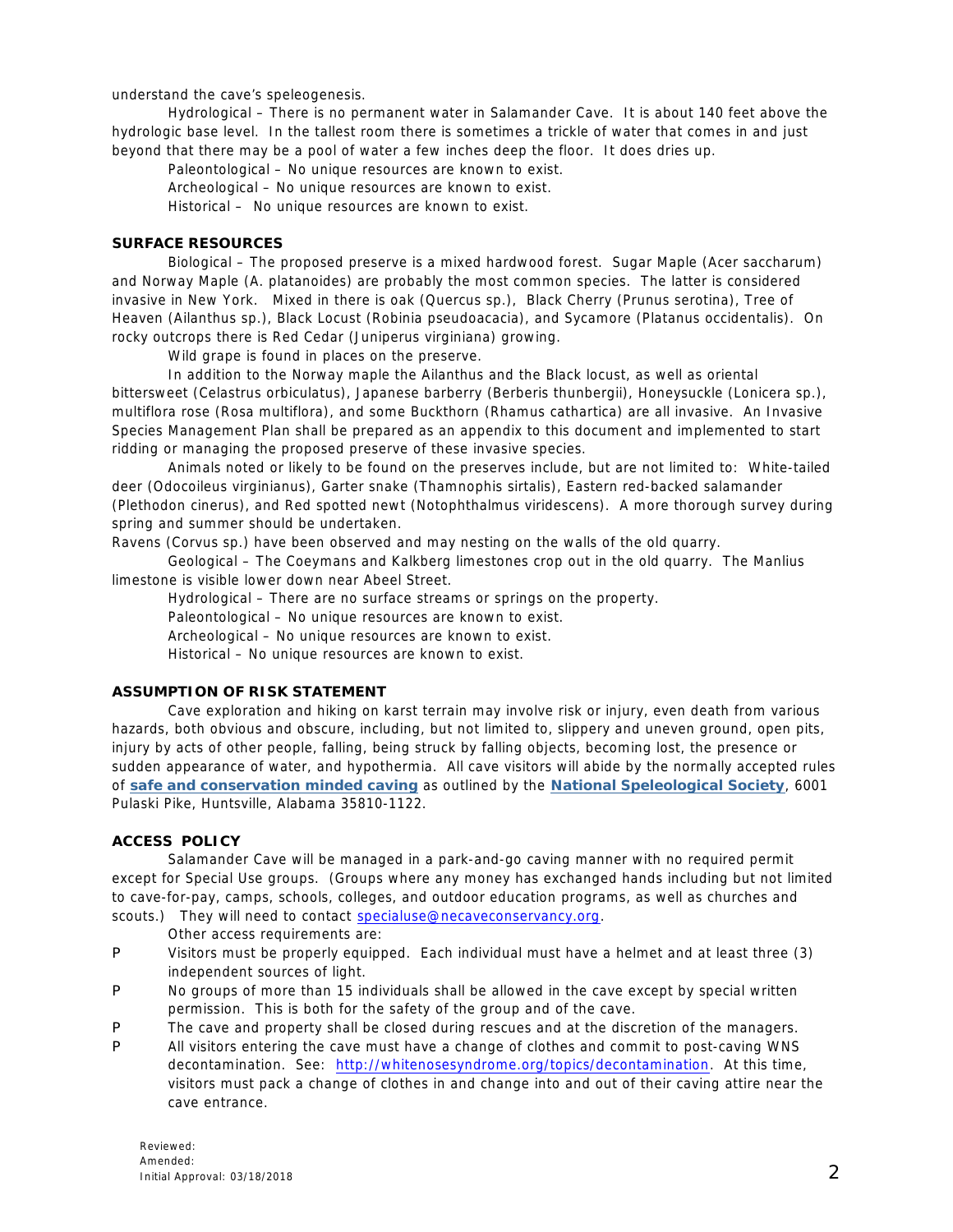P Any accident or incident must be reported to the preserve manager at [salamander@necaveconservancy.org](mailto:salamander@necaveconservancy.org).

At the discretion of the preserve managers, the property boundaries may be posted or marked.

At the end of the cave is a tight, muddy crawl. Visitors are urged NOT to enter this crawl as there are delicate and rare aragonite crystals on the walls.

Until an acceptable route is determined for reaching the cave, discussions of trails will be left for later.

#### **USE CONFLICTS**

Besides the difficulty of getting to the cave in the winter, it is recommended that the cave be closed from October 1 through April 30 until a bat count by DEC is done in the cave.

#### **RESEARCH RULES**

All research carried out on the NCC preserve must meet the following criteria:

- 1) Researchers must initially contact the NCC science coordinator.
- 2) The goals and objectives of the research must be clearly defined.
- 3) There must be a clear beginning and end to each project, with the exception of long-term monitoring studies.
- 4) The work must not cause permanent damage to any caves, natural features, native biota, or historical resources nor interfere with natural hydrologic or chemical processes.
- 5) The research plan must assure the maximum safety of all concerned.
- 6) The work must not interfere with the "experience" of other property visitors.
- 7) Unless specifically authorized by the NCC Board, researchers must operate within the confines of the established management plans for each property.

#### **EXPLORATION RULES**

There are at least three leads shown on the map. One is in the new section and might be diggable. Another is called a drain and has a question mark at the end. The other is a high lead in one of the rooms in the historic section. Recent digging near the entrance has been performed in an attempt to connect to an occluded potential entrance farther to the west.

- 1. The exploration party should be explicit in indicating what part of the cave will be explored when they ask for permission to enter the cave.
- 2. Any digging projects will have to be approved by the preserve manager. Persons proposing a dig project shall submit a plan to the manager detailing where they plan to dig, how long they plan to dig, and where they plan to dispose of the spoils. Plans should also include how the diggers plan to remediate the dig should it be abandoned. Projects that include potential passage modification require specific approval from the preserve manager. Any dig that is not worked on for more than six months shall be considered abandoned and any subsequent work in the same area will require manager approval.

#### **PUBLICITY POLICY**

Regarding publicity about the cave itself, except as noted below, the cave is not to be publicized in magazines or newspapers of general circulation nor on radio or television. Cavers' publications like *The Northeastern Caver* and the *NSS News* may contain information on the latest discoveries. Some grotto publications may also have information, but again these have limited circulation and usually do not give locations.

#### **SURFACE MANAGEMENT**

A kiosk may be constructed near the cave entrance. At this time no other kiosk may be constructed.

The preserve shall be monitored for invasive species with special attention paid to newly emerging invasives.

#### **RESCUE CONSIDERATIONS**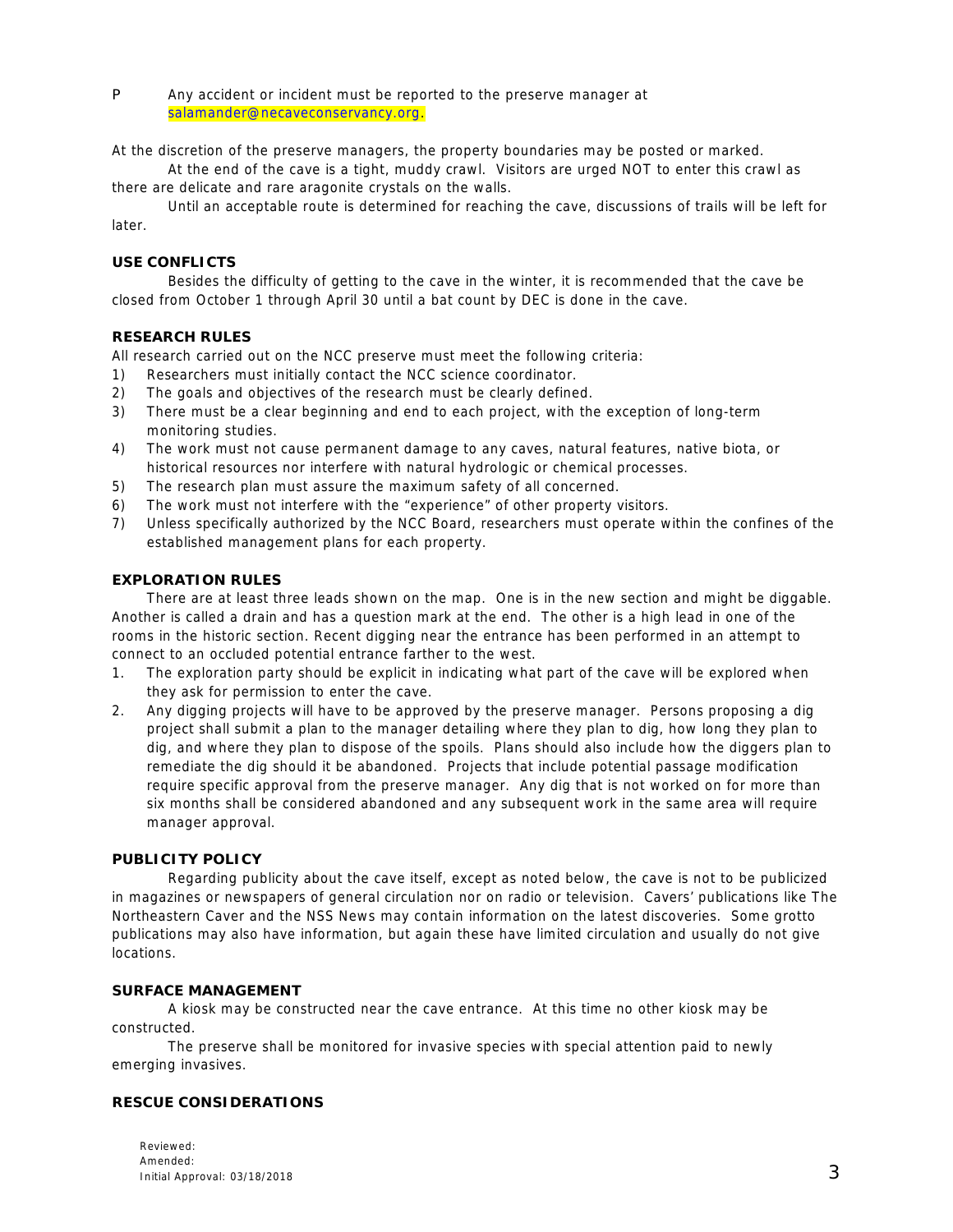There is one place in the cave that might pose a problem in a rescue. This is at the 1996 dig that extended the length of the cave. It would be hard to get someone in a stretcher into and through this crawl. It might be necessary to take them out of a stretcher and drag them through in the Oregon Spine Splint.

From the entrance, the most logical route to get a stretcher down to the road would be to carry and lower the patient down to Wilbur Ave over the adjoining property.

## **FUTURE PLANS**

- P Ask DEC to do a bat survey.
- P Construct a kiosk near the cave entrance.
- P An inventory of the cave's biota should be done.
- P The owner of the property to the north of the proposed preserve should be contacted to see if a walking easement can be obtained for reaching the cave.
- P Prepare the *Invasive Species Management Plan*
- P Do a survey of the surface biota.
- P Resurvey the cave to Grade 5 or add leveling data to the existing map.
- P

P

P

P